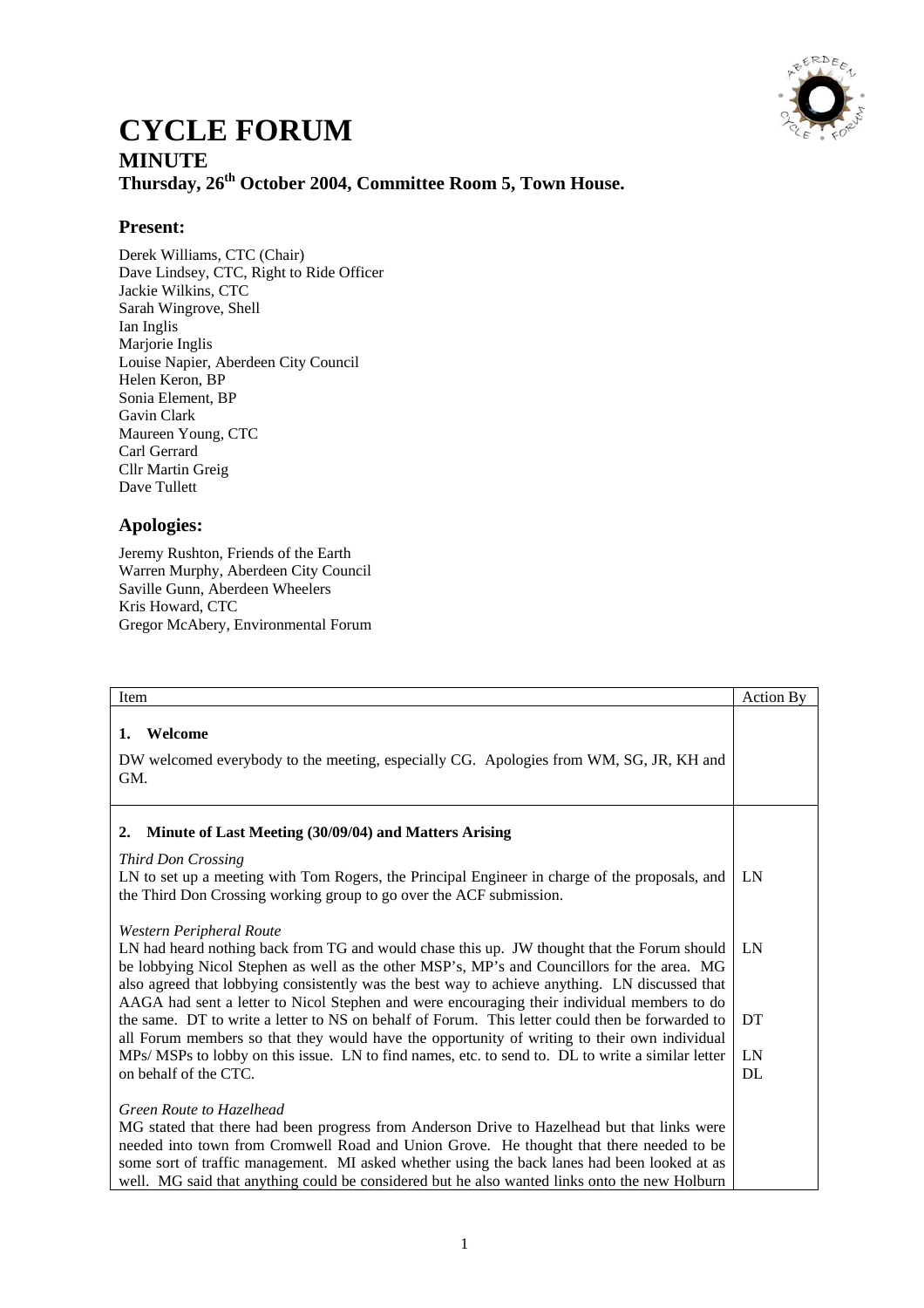| Bridge and this would require a route through Gray Street. DW asked if LN could brief the<br>Forum at the next meeting on any projects that were going ahead in ACC.                                                                                                                                                                                                                                                                                                                                                                                                                                                                                                                                                                                                                                                                                                                                                                                                                                                                                                                                                                                                                                                                                                                                                                                                                                                                                                                                                                                                                                                           | LN                    |
|--------------------------------------------------------------------------------------------------------------------------------------------------------------------------------------------------------------------------------------------------------------------------------------------------------------------------------------------------------------------------------------------------------------------------------------------------------------------------------------------------------------------------------------------------------------------------------------------------------------------------------------------------------------------------------------------------------------------------------------------------------------------------------------------------------------------------------------------------------------------------------------------------------------------------------------------------------------------------------------------------------------------------------------------------------------------------------------------------------------------------------------------------------------------------------------------------------------------------------------------------------------------------------------------------------------------------------------------------------------------------------------------------------------------------------------------------------------------------------------------------------------------------------------------------------------------------------------------------------------------------------|-----------------------|
| Cycle Training<br>DW thought that there were two issues that needed to be addressed: training for children and<br>training for adults. He believed that training for children was patchy but for adults it was non-<br>existent. He commented that the CTC had recently released data showing that a great number of<br>adults took up cycling if they were given training. He would pursue this with Ewen Kay, the<br>Principal Road Safety Engineer. DL had spoken to Cycling Scotland to find out how often they<br>came up to Aberdeen and how much they cost and had a sheet showing this. DL was interested<br>in pursuing this. DW thought that SG might be interested as well as he had already done cycle<br>training with Aberdeen Wheelers.                                                                                                                                                                                                                                                                                                                                                                                                                                                                                                                                                                                                                                                                                                                                                                                                                                                                         | <b>DW</b>             |
| <b>Finance</b><br>DL to chase up money from Friends of the Earth.                                                                                                                                                                                                                                                                                                                                                                                                                                                                                                                                                                                                                                                                                                                                                                                                                                                                                                                                                                                                                                                                                                                                                                                                                                                                                                                                                                                                                                                                                                                                                              | DL                    |
| Invitation to NESTRANS Travel Co-ordinator<br>LN to invite Colin Morsley to the next meeting.                                                                                                                                                                                                                                                                                                                                                                                                                                                                                                                                                                                                                                                                                                                                                                                                                                                                                                                                                                                                                                                                                                                                                                                                                                                                                                                                                                                                                                                                                                                                  | LN                    |
| <b>Possible New Project - Cycle links to Torry</b><br>3.                                                                                                                                                                                                                                                                                                                                                                                                                                                                                                                                                                                                                                                                                                                                                                                                                                                                                                                                                                                                                                                                                                                                                                                                                                                                                                                                                                                                                                                                                                                                                                       |                       |
| DW described the EcoChallenge project that had taken place in Dyce and Torry. A number of<br>people had raised the issue that cycling needed to be improved into town from Torry. DW felt<br>that this project could be taken up in a similar way to the green route to Hazelhead from town.<br>MG thought that the Neighbourhood Planning Officer, David Fryer, should be involved as well<br>as Council Roads Officials. LN to identify and report back. SE and DT were happy to get<br>involved in this project as they knew the area quite well. JW to go back through the comments<br>for the cycle map to see if there had been any suggestions and DW to find out whether any<br>people who had commented from the EcoChallenge project would be willing to get involved.                                                                                                                                                                                                                                                                                                                                                                                                                                                                                                                                                                                                                                                                                                                                                                                                                                               | LN<br>SE/DT<br>JW, DW |
| <b>Union Street Project</b><br>4.                                                                                                                                                                                                                                                                                                                                                                                                                                                                                                                                                                                                                                                                                                                                                                                                                                                                                                                                                                                                                                                                                                                                                                                                                                                                                                                                                                                                                                                                                                                                                                                              |                       |
| DW explained that there had been a sense of frustration amongst a number of groups that had<br>sent in responses to the Union Street Consultation. It was felt that the Officials had ignored the<br>comments and that there were very few changes to the road building plans and the idea of four-<br>lane gyratories, etc. were simply unsafe for pedestrians and cyclists. The specific Forum<br>concerns were that the proposals were inherently unfriendly to cyclists and the end result will be<br>an increase in traffic levels in the City that will ultimately lead to less cycling.<br>The<br>pedestrianisation, instead of being a positive scheme that could be of great benefit would result in<br>a worse environment for pedestrians and cyclists. The Forum at the last minute teamed up with<br>other organisations (CTC Grampian, Friends of the Earth and Transform Scotland) and had<br>written a briefing to Councillors before the full Council discussion. This paper consisted of:<br>Explaining that the project will not deliver any overall safety improvements<br>i.<br>ii.<br>Pedestrianisation should be at the heart of a traffic reductions strategy<br>iii.<br>Pedestrianisation cannot be delivered until 2011<br>The scheme would do little to improve air quality in the city centre<br>iv.<br>Public transport should not be edged out of the city centre<br>V.<br>The proposals will ultimately result in higher levels of congestion.<br>vi.<br>MG confirmed that many of these issues had already been brought up in discussions but it would<br>be decided at full Council tomorrow. |                       |
| <b>Cycle Parking</b><br>5.                                                                                                                                                                                                                                                                                                                                                                                                                                                                                                                                                                                                                                                                                                                                                                                                                                                                                                                                                                                                                                                                                                                                                                                                                                                                                                                                                                                                                                                                                                                                                                                                     |                       |
| JW described how SW and herself had met up with Graeme McKenzie from the Council's Roads<br>department and gone round 20 sites in the city centre to look at potential cycle parking in these<br>areas. Of the 20 sites GM had thought that two were marginal and two had to be thrown out.<br>This meant that 16 sites were acceptable.<br>These would be reported to Committee for                                                                                                                                                                                                                                                                                                                                                                                                                                                                                                                                                                                                                                                                                                                                                                                                                                                                                                                                                                                                                                                                                                                                                                                                                                           |                       |